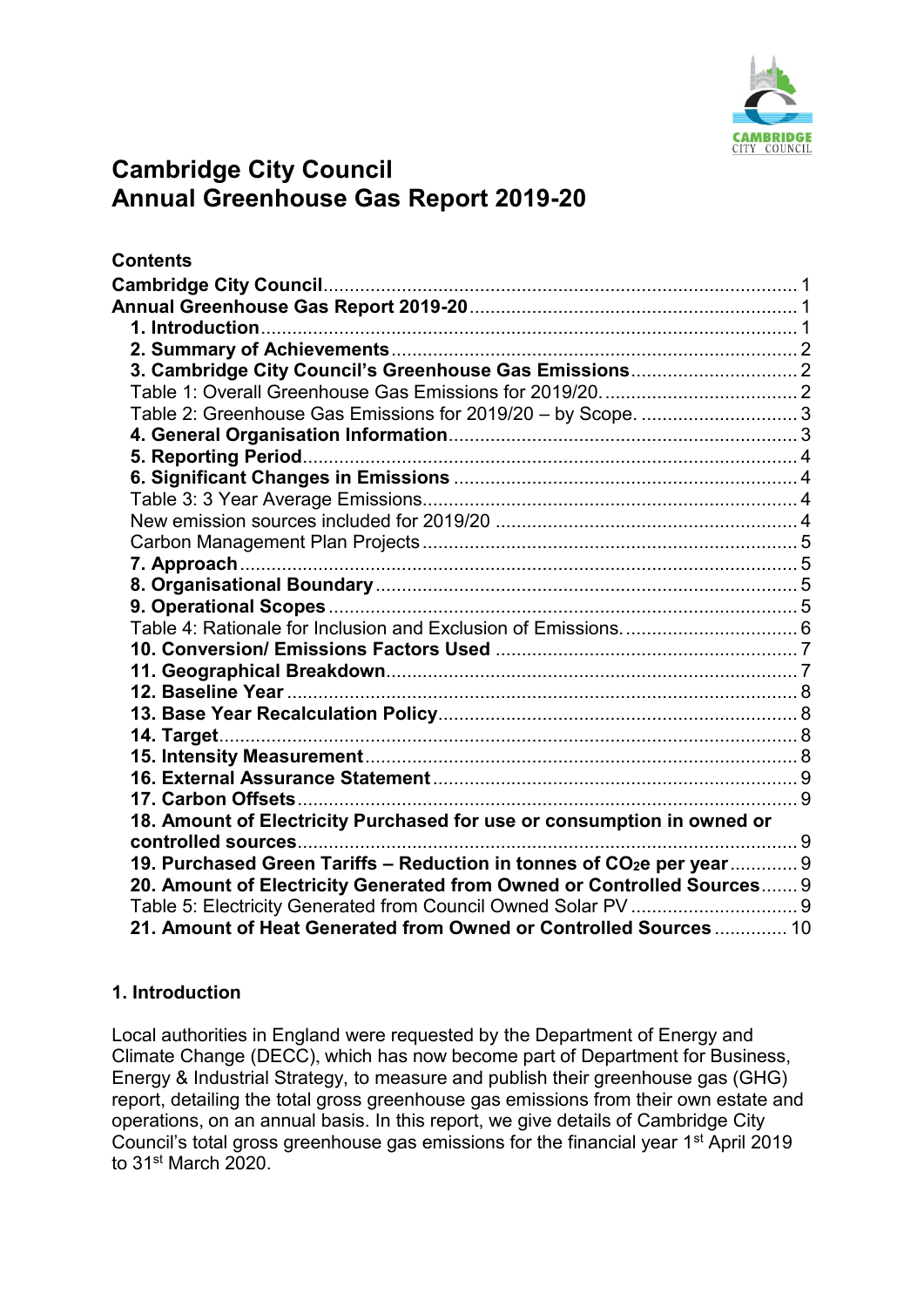

# <span id="page-1-0"></span>**2. Summary of Achievements**

The Council's total gross greenhouse gas emissions for the financial year 1<sup>st</sup> April 2019 to 31<sup>st</sup> March 2020 was 5,721 tonnes of carbon dioxide equivalent (tCO<sub>2</sub>e). This is a reduction in emissions of 2.320 tCO<sub>2</sub>e from the 2014/15 baseline when the emissions total was  $8,041$  tCO<sub>2</sub>e. Our emissions have therefore reduced a further 4.8% in 2019/20 from 2018/19 (emissions total was 6,011) and overall have reduced by 28.9% from the 2014/15 baseline.

The Council's Carbon Management Plan 2016-2021 was adopted in January 2016 and sets a target of reducing carbon emissions from the Council's estate and operations by 15% from 2014/15 levels by the end of 2020/21, with an aspiration to reduce emissions by 20% over this period. We will measure reductions in our energy usage and greenhouse gas emissions as a result of the activities detailed in the Carbon Management Plan against the 2014/15 baseline year emissions.

## <span id="page-1-1"></span>**3. Cambridge City Council's Greenhouse Gas Emissions**

|                                                                                        | <b>GHG Emissions (tonnes CO2e)</b> |         |         |         |         |         |
|----------------------------------------------------------------------------------------|------------------------------------|---------|---------|---------|---------|---------|
| <b>Scopes</b>                                                                          | 2014/15<br>(baseline<br>year)      | 2015/16 | 2016/17 | 2017/18 | 2018/19 | 2019/20 |
| Scope 1                                                                                | 2,749                              | 2,641   | 2,819   | 2,618   | 2,727   | 2,819   |
| Scope 2                                                                                | 2,975                              | 2,597   | 2,080   | 1,678   | 1,254   | 1,256   |
| Scope 3                                                                                | 2,317                              | 2,346   | 2,335   | 2,268   | 2,030   | 1,646   |
| <b>Total Gross</b><br><b>Emissions</b>                                                 | 8,041                              | 7,584   | 7,234   | 6,564   | 6,011   | 5,721   |
| Intensity<br>Measurement<br>Tonnes of<br>$CO2e$ per head<br>of population <sup>1</sup> | 0.0626                             | 0.0579  | 0.0549  | 0.0525  | 0.0478  | 0.0452  |
| <b>Carbon Offsets</b>                                                                  |                                    | -       |         |         |         |         |
| <b>Green Tariff</b>                                                                    | 3,386                              | 2,821   | 2,588   | 2,002   | 1,601   | 1,432   |
| <b>Total Net</b><br><b>Emissions</b>                                                   | 4,655                              | 4,763   | 4,646   | 4,562   | 4,410   | 4,289   |

<span id="page-1-2"></span>Table 1: Overall Greenhouse Gas Emissions for 2019/20.

<sup>1</sup> <sup>1</sup> Mid-year Population Estimate 2019 of 124,798 used for 2019/20.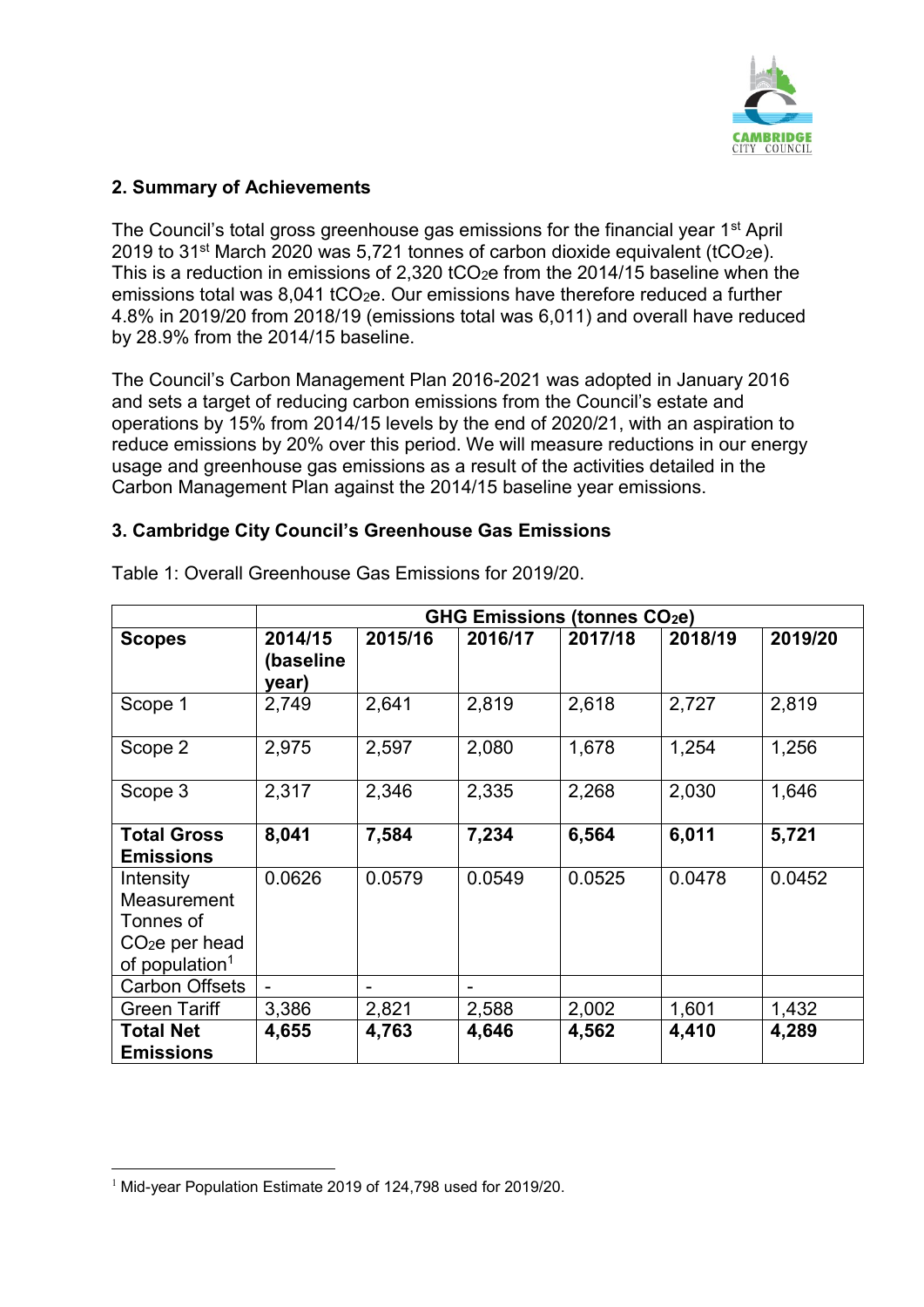

|                                                      | <b>GHG Emissions (tonnes CO2e)</b> |                |                |                          |         |         |
|------------------------------------------------------|------------------------------------|----------------|----------------|--------------------------|---------|---------|
| <b>Scopes</b>                                        | 2014/15<br>(baseline<br>year)      | 2015/16        | 2016/17        | 2017/18                  | 2018/19 | 2019/20 |
| Scope 1                                              |                                    |                |                |                          |         |         |
| Gas<br>Consumption                                   | 1,540                              | 1,637          | 1,544          | 1,303                    | 1,347   | 1,478   |
| Owned<br>Transport                                   | 1,209                              | 1,004          | 1,275          | 1,315                    | 1,379   | 1,341   |
| Process<br>Emissions                                 | $\blacksquare$                     | $\blacksquare$ | $\blacksquare$ | $\blacksquare$           |         |         |
| Fugitive<br>Emissions                                | $\overline{a}$                     | $\overline{a}$ | $\blacksquare$ | $\overline{\phantom{0}}$ |         |         |
| <b>Total Scope 1</b>                                 | 2,749                              | 2,641          | 2,819          | 2,618                    | 2,727   | 2,819   |
| Scope 2                                              |                                    |                |                |                          |         |         |
| Purchased<br>Electricity                             | 2,975                              | 2,597          | 2,080          | 1,678                    | 1,254   | 1,256   |
| <b>Total Scope 2</b>                                 | 2,975                              | 2,597          | 2,080          | 1,678                    | 1,254   | 1,256   |
| Scope 3                                              |                                    |                |                |                          |         |         |
| <b>Business</b><br><b>Travel</b>                     | 52                                 | 57             | 59             | 62                       | 61      | 64      |
| Outsourced<br><b>Activities Gas</b><br>& Electricity | 1,904                              | 2,001          | 2,012          | 1,985                    | 1,819   | 1,449   |
| Transmission<br>and<br>distribution<br>(T&D) losses  | 361                                | 288            | 264            | 221                      | 150     | 132     |
| Employee<br>Commuting                                | $\blacksquare$                     | $\blacksquare$ | $\blacksquare$ | $\blacksquare$           |         |         |
| Waste<br><b>Disposal</b>                             | $\blacksquare$                     | $\blacksquare$ | $\blacksquare$ | $\blacksquare$           |         |         |
| <b>Total Scope 3</b>                                 | 2,317                              | 2,346          | 2,335          | 2,268                    | 2,030   | 1,646   |
| <b>Total Gross</b><br><b>Emissions</b>               | 8,041                              | 7,584          | 7,234          | 6,564                    | 6,011   | 5,721   |

<span id="page-2-0"></span>Table 2: Greenhouse Gas Emissions for 2019/20 – by Scope.

# <span id="page-2-1"></span>**4. General Organisation Information**

Cambridge City Council is a district authority and is responsible for providing a wide range of services to people who live within the City of Cambridge, to people who visit the City, and to businesses and other organisations based in Cambridge including housing, refuse and recycling collections, licensing, planning and building control, Council Tax collection, and environmental health services. It currently serves a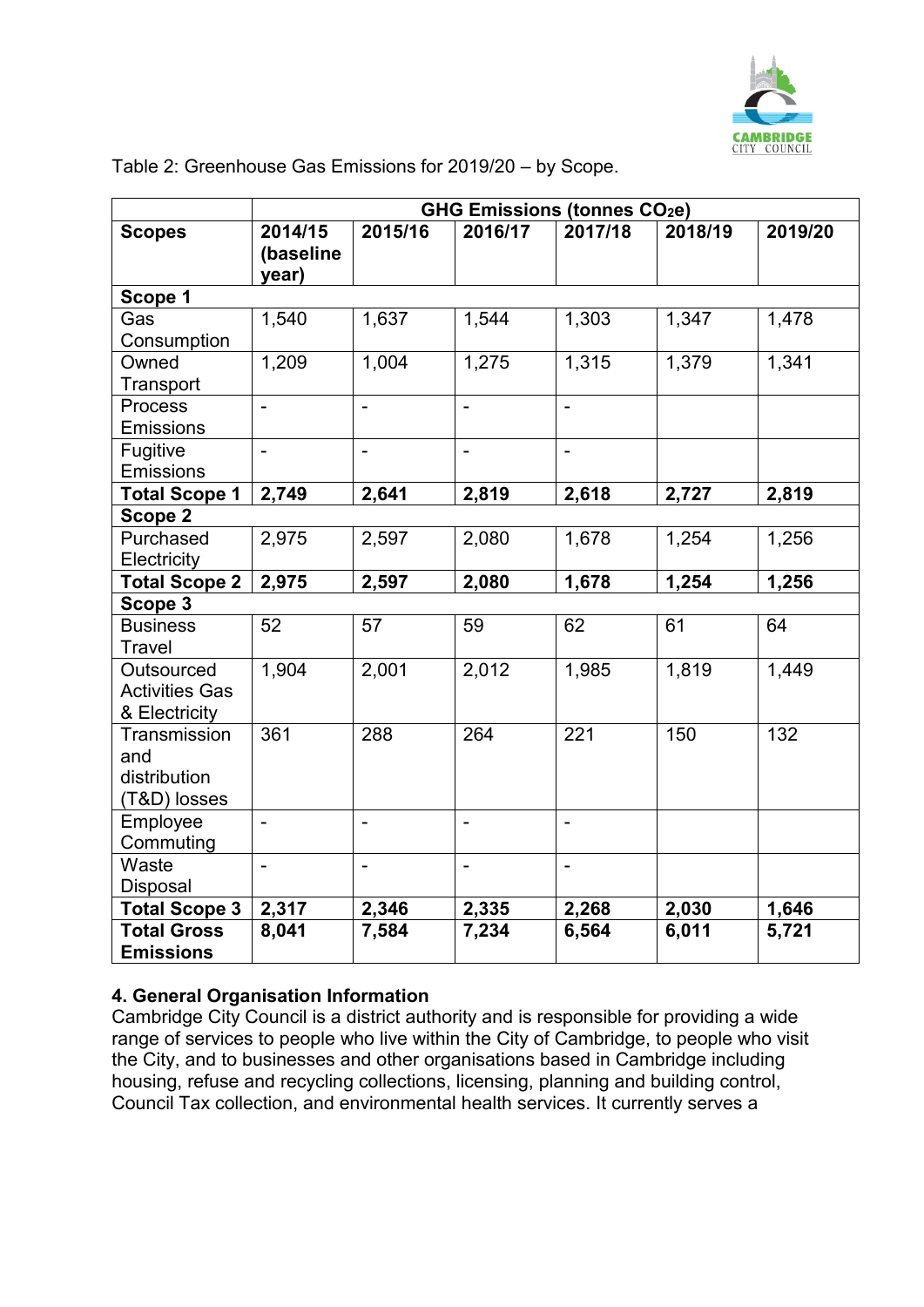

population of 124,798<sup>2</sup>; currently has 38 elected Members; and employed 827 members of staff as at 31 March 2020. Further information on the Council can be found on the Council's [website](http://www.cambridge.gov.uk/) and within its [constitution,](https://www.cambridge.gov.uk/constitution) which sets out the responsibilities of the Council, its Members and its employees.

## <span id="page-3-0"></span>**5. Reporting Period**

1 April 2019 – 31 March 2020.

## <span id="page-3-1"></span>**6. Significant Changes in Emissions**

As detailed in Table 1, the Council's gross emissions for 2019/20 was 5,721 tonnes of carbon dioxide equivalent (tCO2e) which is a reduction in emissions of 2,320 tCO<sub>2</sub>e from the 2014/15 baseline when the emissions total was 8,041 tCO<sub>2</sub>e. Our emissions have therefore reduced by 28.9% since the baseline year of 2014/15, ahead of the council's aspiration to reduce emissions by 20% by 2020/21.

The average of the last 3 years' emissions totals (2017/18, 2018/19 and 2019/20) is  $6.072$  tCO<sub>2</sub>e:

#### <span id="page-3-2"></span>Table 3: 3 Year Average Emissions

| Year           | tCO <sub>2</sub> e |
|----------------|--------------------|
| 2017/18        | 6,564              |
| 2018/19        | 6,011              |
| 2019/20        | 5,721              |
| 3 Year Average | 6,099              |

Last year's 3-year average figure was 6,603 tCO<sub>2</sub>e, which has reduced in 2019/20 to 6,099 tCO2e. This comparison of the average figure will reduce the impact of fluctuations in energy consumption due to factors such as a warm winter requiring less energy for heating and allow us to assess if the Council's emissions are reducing overall, over a longer time period.

This three-year average figure will be used to compare with next year's 3-year average figure which will be calculated when next year's 2020/21 emissions total is compiled.

#### <span id="page-3-3"></span>New emission sources included for 2019/20

1

- Diesel used by generators at Cambridge Live run events in Cambridge parks (e.g. The Big Weekend and the Folk Festival)
- Electricity consumption from non-metered streetlighting owned by the council
- Electricity consumption from 'Landlord Lighting'/ communal lighting in authority owned housing/ flats.

<sup>2</sup> Based on Office for National Statistics 2019 Mid-Year Population Estimates released June 2020: [https://www.ons.gov.uk/peoplepopulationandcommunity/populationandmigration/populationestimates/](https://www.ons.gov.uk/peoplepopulationandcommunity/populationandmigration/populationestimates/datasets/populationestimatesforukenglandandwalesscotlandandnorthernireland) [datasets/populationestimatesforukenglandandwalesscotlandandnorthernireland.](https://www.ons.gov.uk/peoplepopulationandcommunity/populationandmigration/populationestimates/datasets/populationestimatesforukenglandandwalesscotlandandnorthernireland)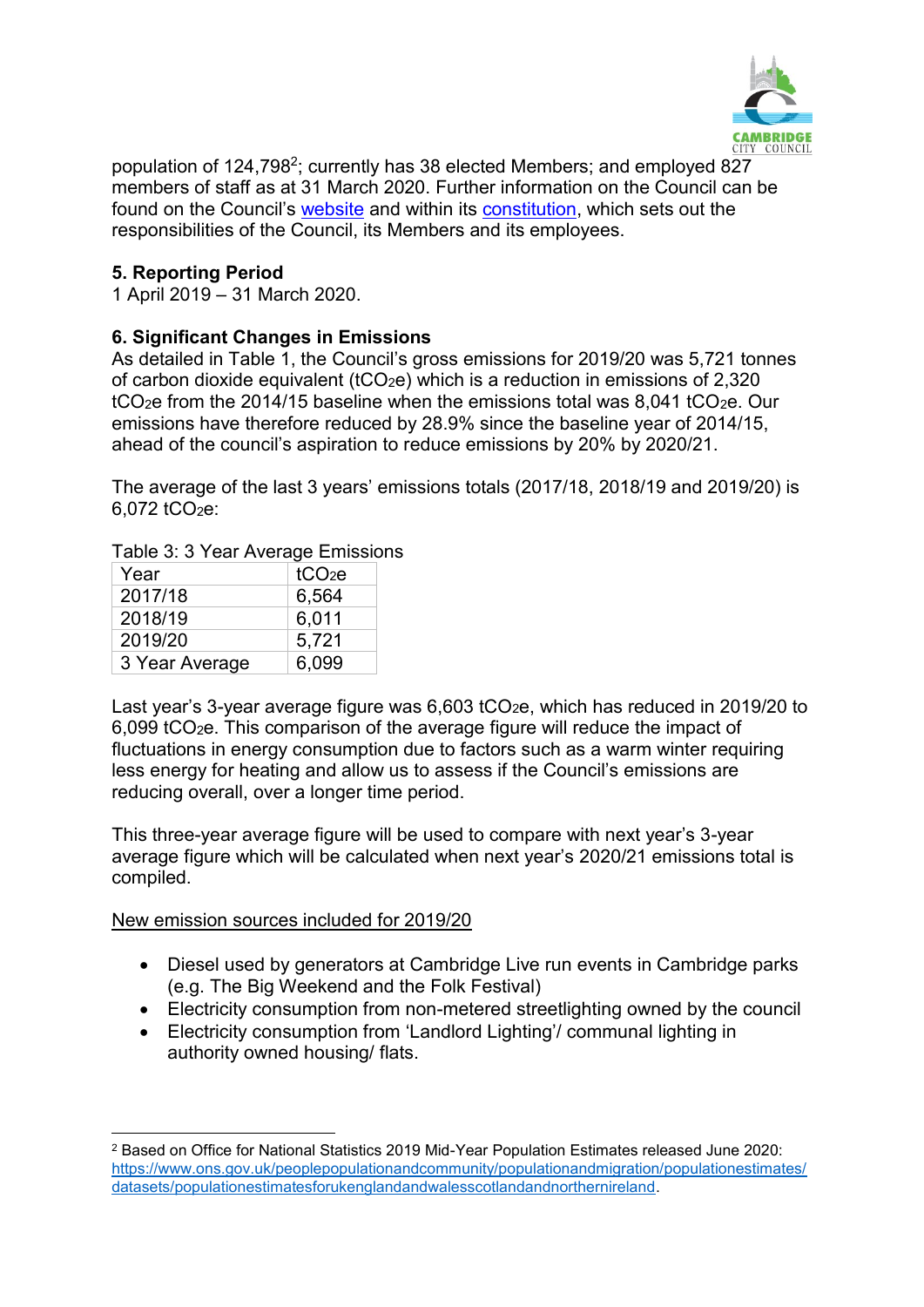

### <span id="page-4-0"></span>Carbon Management Plan Projects

During 2019/20 the Council completed a number of carbon reduction projects as part of the Council's Carbon Management Plan 2016-2021 and so will have contributed, in part, to the reduction in this year's emissions total, including:

- Replacing more than 670 existing light fittings at the Guildhall with low energy LED light fittings and automation.
- Replacing communal lighting at Rawlyn Court and Whitefriars sheltered housing schemes with LED lighting.
- Replacing the Customer Service Centre lighting with LED lighting.
- Installing a combined heat and power system (CHP) at the Guildhall.
- Installing building automation measures, including a new Building Energy Management System (BEMS) at the Guildhall to increase the level of control over the heating systems.
- Mechanical works at the Guildhall to improve the efficiency of the heating and hot water system, and insulation of pipework and valves in the plant rooms to reduce heat loss.
- The Guildhall roof covering was replaced and additional insulation was installed.
- 16 new Euro 6 compliant fleet vehicles were scheduled to be purchased to replace older, less fuel-efficient vehicles, and 1 new electric van was due to be purchased.

Solar PV was installed at the following sites before March 2019:

- Guildhall
- Mandela House
- Crematorium
- Whitefriars
- Parkside Pool
- Abbey Pool
- Kings Hedges Pool
- Waterbeach Depot

# <span id="page-4-1"></span>**7. Approach**

We have followed the [Government's guidance](https://www.gov.uk/measuring-and-reporting-environmental-impacts-guidance-for-businesses), published by Defra, on how to measure and report greenhouse gas emissions.

#### <span id="page-4-2"></span>**8. Organisational Boundary**

We have defined our organisational boundary following the Financial Control approach. Further detail on which operations or activities have been included within our organisational boundary for the purposes of compiling this greenhouse gas report is provided under 'Operational Scope' below.

#### <span id="page-4-3"></span>**9. Operational Scopes**

We have measured our Scope 1 and Scope 2 emissions for all properties and vehicles that we fully own and control. Our reported Scope 1 and 2 emissions also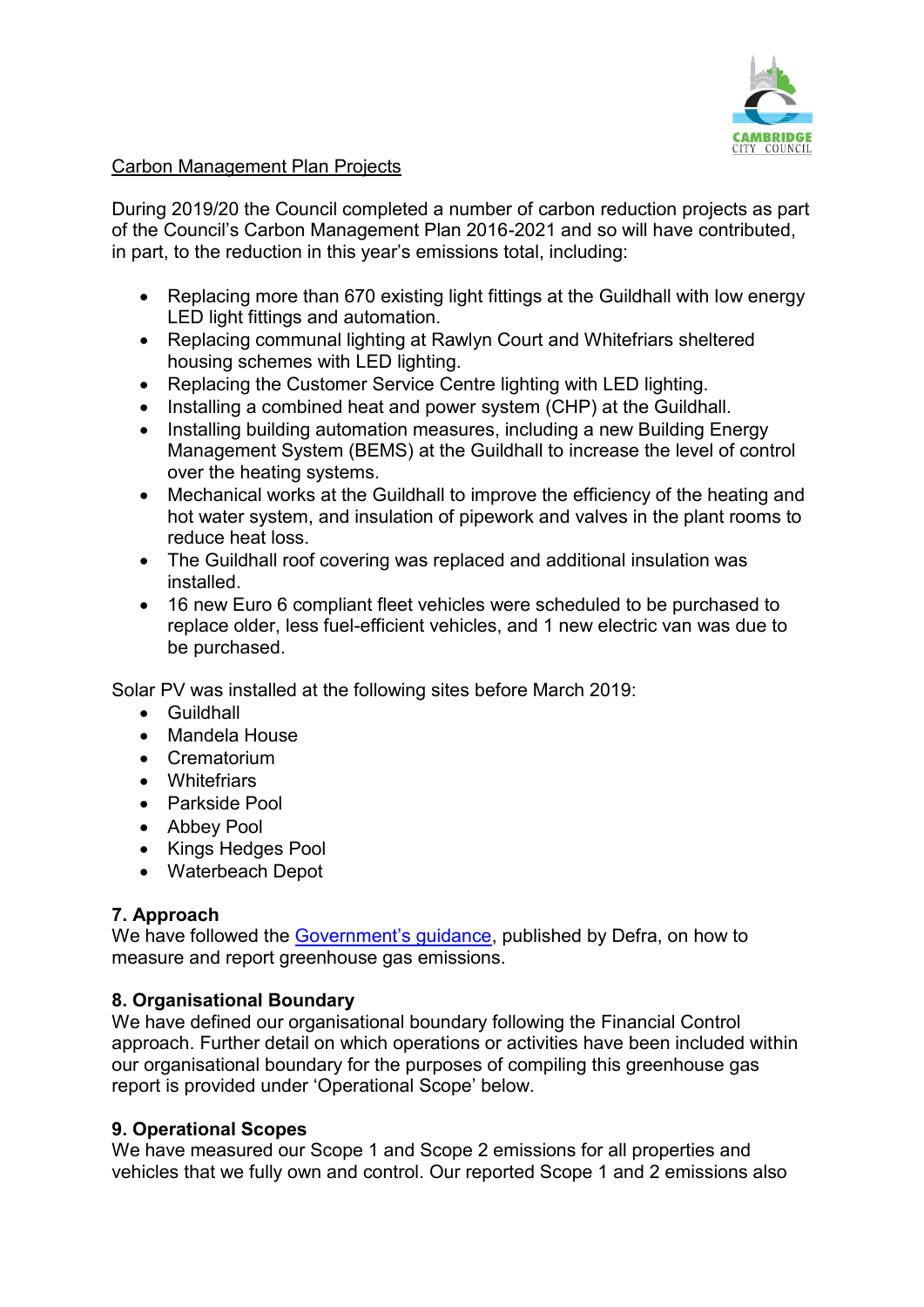

include emissions from properties that we lease in from others, where the Council is delivering a service.

We have reported some of our Scope 3 emissions, depending on the availability of comprehensive and reliable data; and the extent to which Cambridge City Council has control over the operation/ activity in question. See the table below for details:

#### Change to emissions included in scope 3 for 2019/20

• The electricity and gas emissions for the Corn Exchange and Parsons Court are now included in the Scope 1 (gas) and Scope 2 (electricity) totals as Cambridge Live, who operated the sites and the services provided there, was taken back in house by the council control from 01/04/19 and so is no longer considered to be an 'outsourced' service and so has been removed from the Scope 3 emissions. As a result, the council's Scope 3 emissions have reduced, and Scope 1 and Scope 2 emissions have increased.

| <b>Source of Emissions</b>                                           | <b>Emissions</b><br>included in<br>our<br>reporting? | <b>Explanation for specific emissions</b><br>excluded from our reporting                                                                                                                                                                                                             |
|----------------------------------------------------------------------|------------------------------------------------------|--------------------------------------------------------------------------------------------------------------------------------------------------------------------------------------------------------------------------------------------------------------------------------------|
| Scope 1 (Direct)                                                     |                                                      |                                                                                                                                                                                                                                                                                      |
| Gas consumption: in<br>buildings we fully own,<br>occupy and control | Yes                                                  | This includes our office buildings,<br>community centres, sheltered and<br>temporary housing and crematorium<br>(our leisure centres, are included as<br>Scope 3 emissions because they are<br><b>Outsourced Activities).</b>                                                        |
| Gas consumption: in<br>buildings we own and<br>lease out to others   | Partially                                            | We have only included emissions<br>arising from energy used in the<br>communal areas of some of the<br>buildings that we lease out (energy used<br>in communal areas is provided and paid<br>for by the Council). We do not have<br>access to data on energy used by our<br>tenants. |
| Gas consumption: in<br>buildings we lease in<br>from others          | Yes                                                  |                                                                                                                                                                                                                                                                                      |
| Other fuel consumption<br>(in owned transport)                       | Yes                                                  |                                                                                                                                                                                                                                                                                      |
| Process emissions                                                    | <b>No</b>                                            | Not relevant                                                                                                                                                                                                                                                                         |
| <b>Fugitive emissions</b><br>(from air conditioning<br>units)        | <b>No</b>                                            | Excluded due to the time it would take to<br>collect data.                                                                                                                                                                                                                           |

<span id="page-5-0"></span>Table 4: Rationale for Inclusion and Exclusion of Emissions.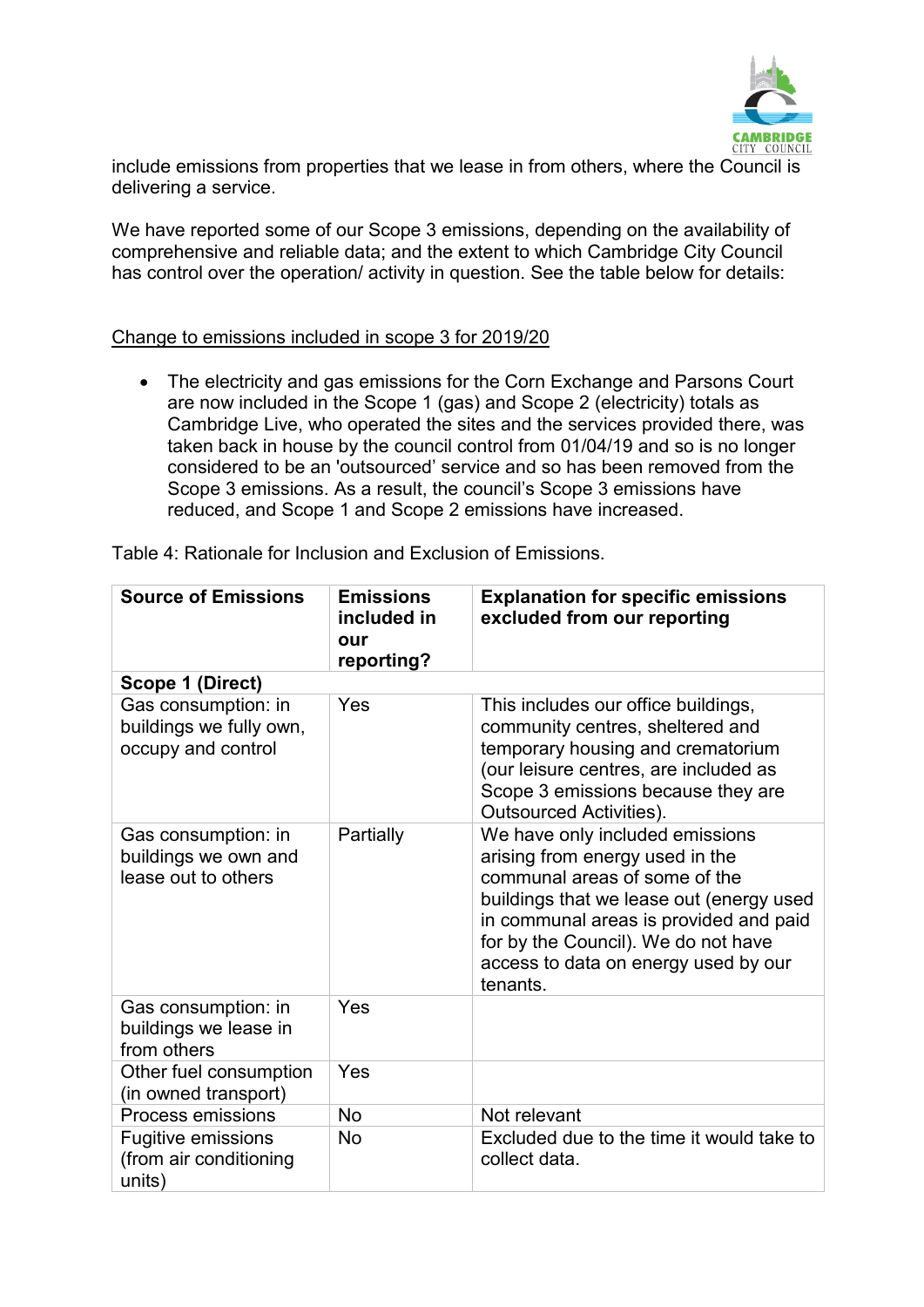

| <b>Source of Emissions</b>                                                 | <b>Emissions</b><br>included in<br>our<br>reporting? | <b>Explanation for specific emissions</b><br>excluded from our reporting                                                                                                                                                                                                             |
|----------------------------------------------------------------------------|------------------------------------------------------|--------------------------------------------------------------------------------------------------------------------------------------------------------------------------------------------------------------------------------------------------------------------------------------|
| <b>Scope 2 (Energy Indirect)</b>                                           |                                                      |                                                                                                                                                                                                                                                                                      |
| Purchased electricity: in<br>buildings we fully own,<br>occupy and control | Yes                                                  | This includes our office buildings,<br>community centres, car parks, sheltered<br>and temporary housing and<br>crematorium (our leisure centres are<br>included as Scope 3 emissions because<br>they are Outsourced Activities).                                                     |
| Purchased electricity: in<br>buildings we own and<br>lease out to others   | Partially                                            | We have only included emissions<br>arising from energy used in the<br>communal areas of some of the<br>buildings that we lease out (energy used<br>in communal areas is provided and paid<br>for by the Council). We do not have<br>access to data on energy used by our<br>tenants. |
| Purchased electricity: in<br>buildings we lease in<br>from others          | Yes                                                  |                                                                                                                                                                                                                                                                                      |
| <b>Scope 3 (Other Indirect)</b>                                            |                                                      |                                                                                                                                                                                                                                                                                      |
| <b>Purchased materials</b><br>and fuels                                    | <b>No</b>                                            | Excluded due to time/ cost of data<br>collection.                                                                                                                                                                                                                                    |
| <b>Business travel</b>                                                     | Yes                                                  |                                                                                                                                                                                                                                                                                      |
| <b>Commuter travel</b>                                                     | <b>No</b>                                            | Excluded due to time/ cost of data<br>collection.                                                                                                                                                                                                                                    |
| Waste disposal                                                             | <b>No</b>                                            | Excluded due to time/ cost of data<br>collection.                                                                                                                                                                                                                                    |
| Water usage                                                                | <b>No</b>                                            | Excluded due to time/ cost of data<br>collection.                                                                                                                                                                                                                                    |
| <b>Outsourced activities</b>                                               | Partially                                            | Included: Management of leisure sites &<br>swimming pools <sup>1</sup> ;                                                                                                                                                                                                             |

 $1$  We share management & maintenance responsibility for our leisure sites & swimming pools with the appointed contractor.

# <span id="page-6-0"></span>**10. Conversion/ Emissions Factors Used**

The emissions factors used to calculate the emissions in this Greenhouse Gas Report are those provided by BEIS (Department for Business, Energy & Industrial Strategy) and Defra (Department for Environment Food & Rural Affairs) titled: 'UK Government GHG Conversion Factors for Company Reporting' which is available at: [www.gov.uk/government/publications/greenhouse-gas-reporting-conversion-factors-](http://www.gov.uk/government/publications/greenhouse-gas-reporting-conversion-factors-2019)[2019](http://www.gov.uk/government/publications/greenhouse-gas-reporting-conversion-factors-2019)

#### <span id="page-6-1"></span>**11. Geographical Breakdown**

All of our operations and activities are carried out in the UK.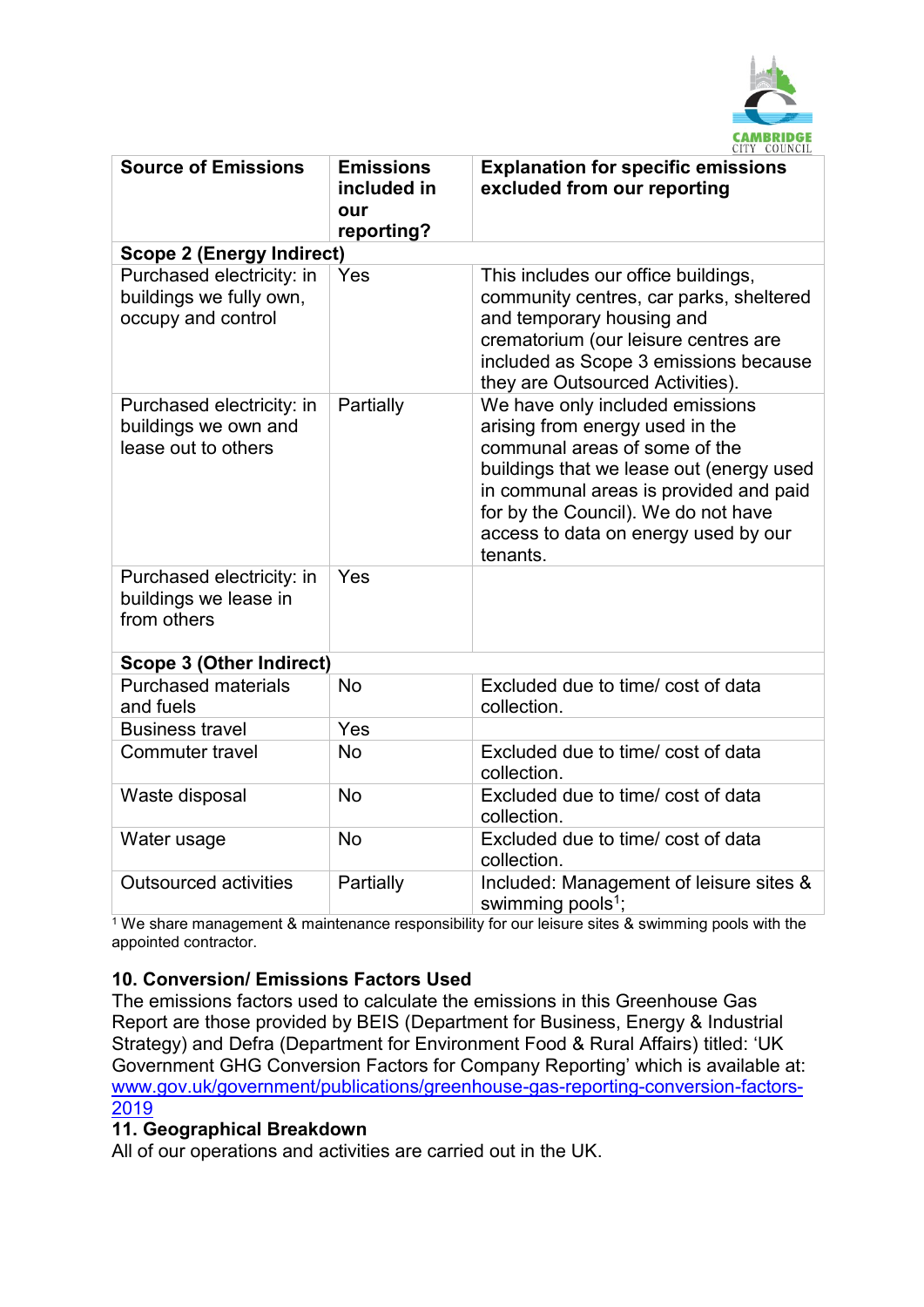

# <span id="page-7-0"></span>**12. Baseline Year**

Our baseline year is 1<sup>st</sup> April 2014 to 31<sup>st</sup> March 2015.

# <span id="page-7-1"></span>**13. Base Year Recalculation Policy**

In establishing our base year recalculation policy, we have closely followed advice given in the [Government's guidance](https://www.gov.uk/government/uploads/system/uploads/attachment_data/file/206392/pb13944-env-reporting-guidance.pdf) on how to measure and report greenhouse gas emissions.

Should the Council **in-source or acquire** a facility or emission source from another party, then we will recalculate our base year emissions provided that:

- The facility or emission source in question was operational during our base year (2014/15); *and*
- We had not accounted for the emissions from this facility or emission source when we first established our base year emissions; *and*
- The emissions from the in-sourced or acquired emission source equate to more than 1% of our original base year emissions.

Should the Council **outsource** a facility or emission source to another party, we will *not* recalculate our base year emissions but we will instead report the emissions arising from the outsourced facility or activity as part of our Scope 3 emissions, provided that:

- We are able to source comprehensive and accurate data on emissions arising from the facility/ activity from the party to which the facility/ activity has been outsourced; *and*
- The emissions from the outsourced facility or activity equate to more than 1% of our original base year emissions.

Should we discover errors in the energy and fuel consumption data that we used to calculate our base year emissions, we will recalculate our base year emissions using revised/ amended data in order to correct the errors.

In all other circumstances, we will not recalculate our base year emissions, unless this is specifically required or advised in relevant guidance.

# <span id="page-7-2"></span>**14. Target**

In the Council's Carbon Management Plan 2016-21 we have set a target of reducing carbon emissions from the Council's estate and operations by 15% from 2014/15 levels by the end of 2020/21 with an aspiration to reduce emissions by 20% over this period.

# <span id="page-7-3"></span>**15. Intensity Measurement**

We have included an intensity ratio of 'tonnes of CO<sub>2</sub>e per resident of Cambridge City', which is based on mid-year population statistics, produced in June 2020, because the Council exists to deliver services for the people of Cambridge City. Full dataset:

[www.ons.gov.uk/peoplepopulationandcommunity/populationandmigration/population](http://www.ons.gov.uk/peoplepopulationandcommunity/populationandmigration/populationestimates/datasets/populationestimatesforukenglandandwalesscotlandandnorthernireland) [estimates/datasets/populationestimatesforukenglandandwalesscotlandandnorthernir](http://www.ons.gov.uk/peoplepopulationandcommunity/populationandmigration/populationestimates/datasets/populationestimatesforukenglandandwalesscotlandandnorthernireland) [eland.](http://www.ons.gov.uk/peoplepopulationandcommunity/populationandmigration/populationestimates/datasets/populationestimatesforukenglandandwalesscotlandandnorthernireland)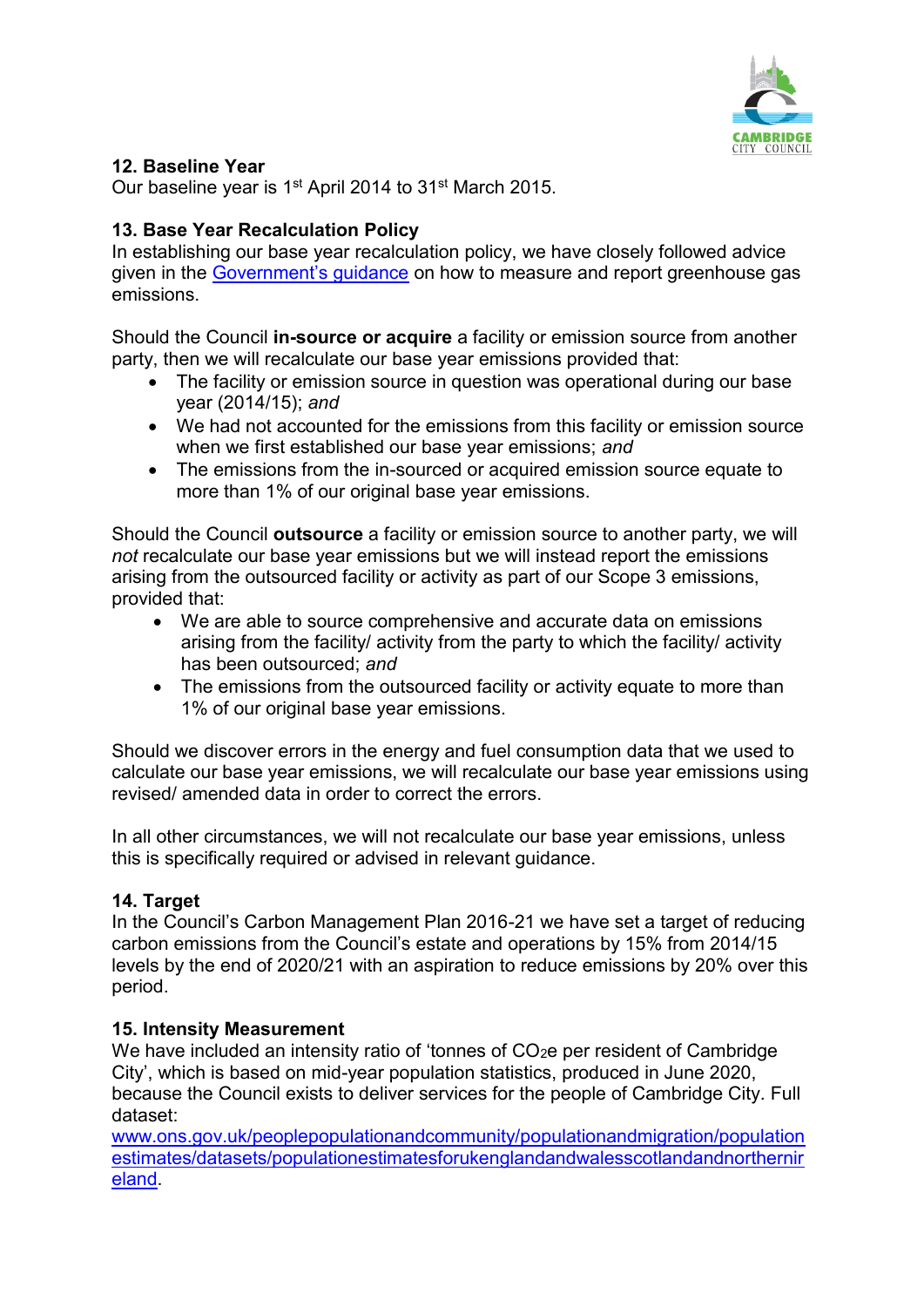

## <span id="page-8-0"></span>**16. External Assurance Statement**

In August 2015 the Building Energy Manager from the University of Cambridge assessed the approach and methodology we have followed when compiling this Greenhouse Gas Report and confirmed that our approach is robust and fit for purpose.

We have carried out our own internal checks to ensure that the data used to compile this report is accurate in the form of an assessment of the data collection process and the carbon emissions calculations by a member of Greater Cambridge Shared Internal Audit team in July 2019.

## <span id="page-8-1"></span>**17. Carbon Offsets**

We have not purchased any carbon credits.

## <span id="page-8-2"></span>**18. Amount of Electricity Purchased for use or consumption in owned or controlled sources**

6,102 MWh

#### <span id="page-8-3"></span>**19. Purchased Green Tariffs – Reduction in tonnes of CO2e per year**

From October 2016, the council signed up to Total Gas and Power's Pure Green energy tariff. The energy under the Pure Green Energy tariff comes from 100% renewable sources, which includes solar, wind and hydro/wave energy. This tariff is applied to all the council's electricity meters (except outsourced sites – other than Parkside Pool - which is included because its meters are on the council's energy contract).

The amount of CO<sup>2</sup> saved in 2019/20 as a result of the council's green tariff is 1,432 tonnes CO<sub>2</sub>

The GHG report only collates gross emissions (totals for Scope 1, Scope 2 and Scope 3) and so although we can report the amount of electricity we have used on a green tariff, the net emissions are not used.

#### <span id="page-8-4"></span>**20. Amount of Electricity Generated from Owned or Controlled Sources**

In 2019/120 the Council owned or part-owned 13 solar photovoltaic (PV) systems which are 'on-site' at council owned buildings where it provides services:

| <b>Site</b>                           | <b>Generated in</b><br>2019/20 (kWh) | <b>Exported 50%</b><br>deemed (kWh) |
|---------------------------------------|--------------------------------------|-------------------------------------|
| 1. Buchan Street Neighbourhood Centre | 10,180                               | 5,090                               |
| 2. Brandon Court                      | 42,358                               | 21,179                              |
| 3. New Street Hostel                  | 2,608                                | 1,304                               |
| 4. Cherry Hinton Village Centre       | 10,850                               | 5,425                               |
| 5. Parkside Pool                      | 445,017                              | 222,509                             |
| 6. Kings Hedges                       | 8,934                                | 4,467                               |
| 7. Abbey Pool                         | 22,808                               | 11,404                              |

<span id="page-8-5"></span>Table 5: Electricity Generated from Council Owned Solar PV